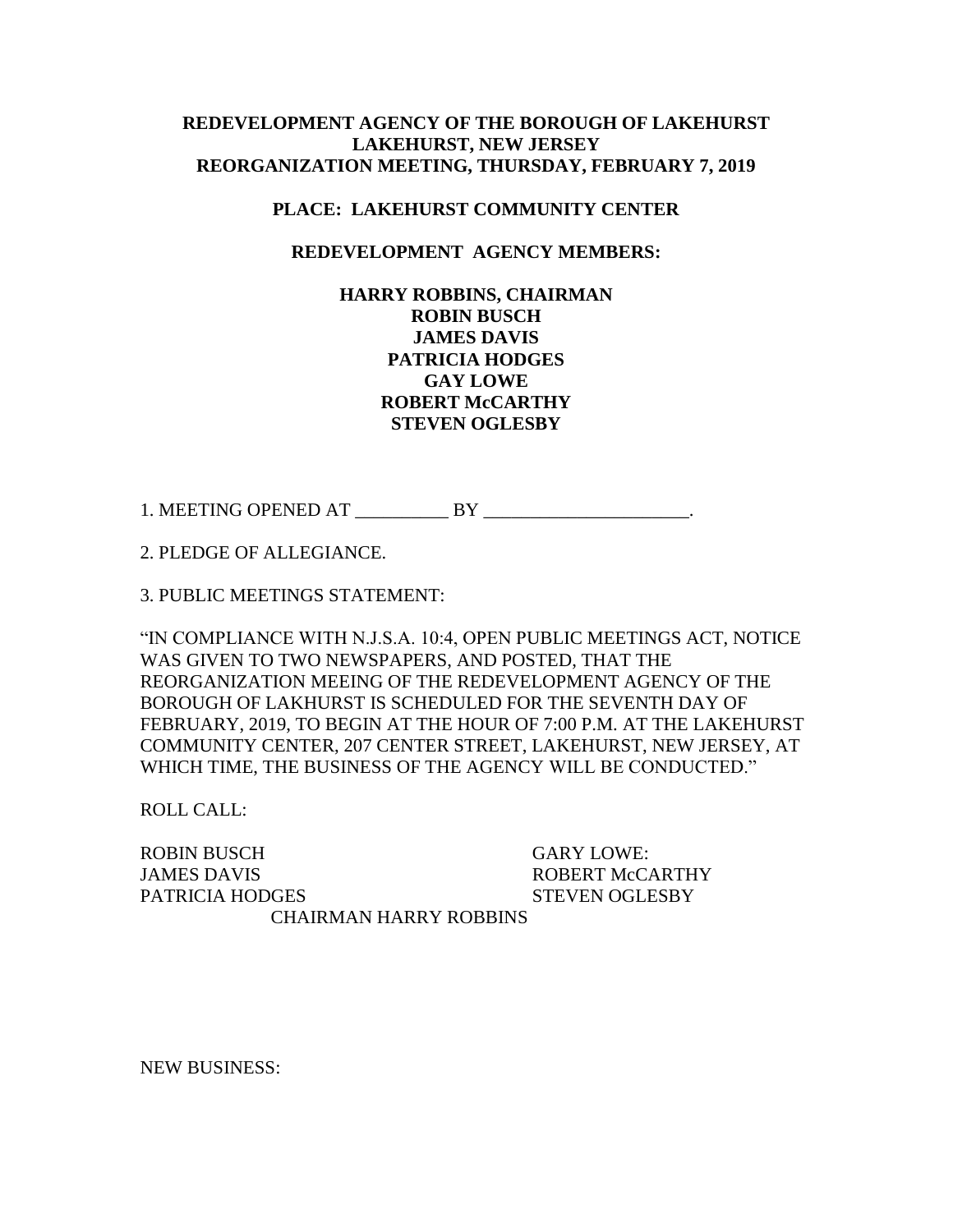APPOINTMENT OF CHAIR PERSON:

| vote.                                                                       |                                                                               |
|-----------------------------------------------------------------------------|-------------------------------------------------------------------------------|
| APPOINTMENT OF SECRETARY:                                                   |                                                                               |
| vote.                                                                       |                                                                               |
| APPOINTMENT OF ATTORNEY                                                     |                                                                               |
| vote.                                                                       |                                                                               |
| APPOINTMENT OF AGENT                                                        |                                                                               |
|                                                                             |                                                                               |
| <b>SCHEDULE OF MEETINGS:</b>                                                |                                                                               |
| Motion by: $\frac{1}{\sqrt{1-\frac{1}{2}}}\left  \frac{f(x)}{g(x)} \right $ | To approve 2019 Schedule of Meetings. Roll call vote.                         |
| <b>RESOLUTION REGARDING APPOINTMENTS:</b>                                   |                                                                               |
| Motion by: $\frac{1}{\sqrt{1-\frac{1}{2}} \cdot \frac{1}{2}}$               | To approve resolution regarding agency appointments. Roll call vote.          |
| APPROVAL OF MINUTES:                                                        |                                                                               |
|                                                                             | To approve minutes of December 6, 2018 Redevelopment Meeting. Roll call vote. |
| <b>OLD BUSINESS:</b>                                                        |                                                                               |
|                                                                             |                                                                               |
|                                                                             |                                                                               |

NEW BUSINESS: